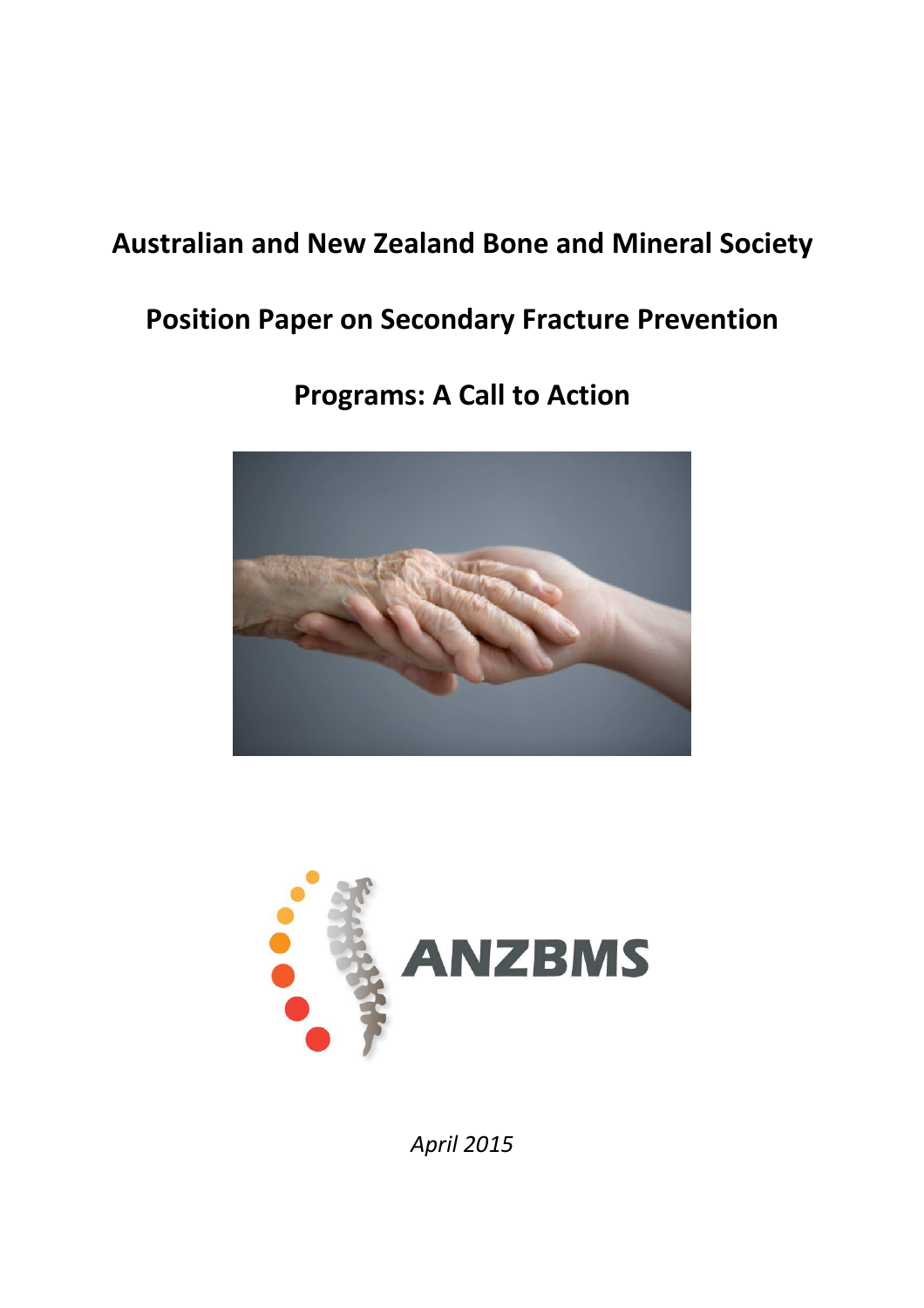# *This Position Paper has been endorsed by the following professional organisations:*



Australian & New Zealand Orthopaedic Research Society

#### Australian & New Zealand Society for Geriatric Medicine



#### Australian Orthopaedic Association



### Australian Rheumatology Association



Endocrine Nurses Society of Australasia

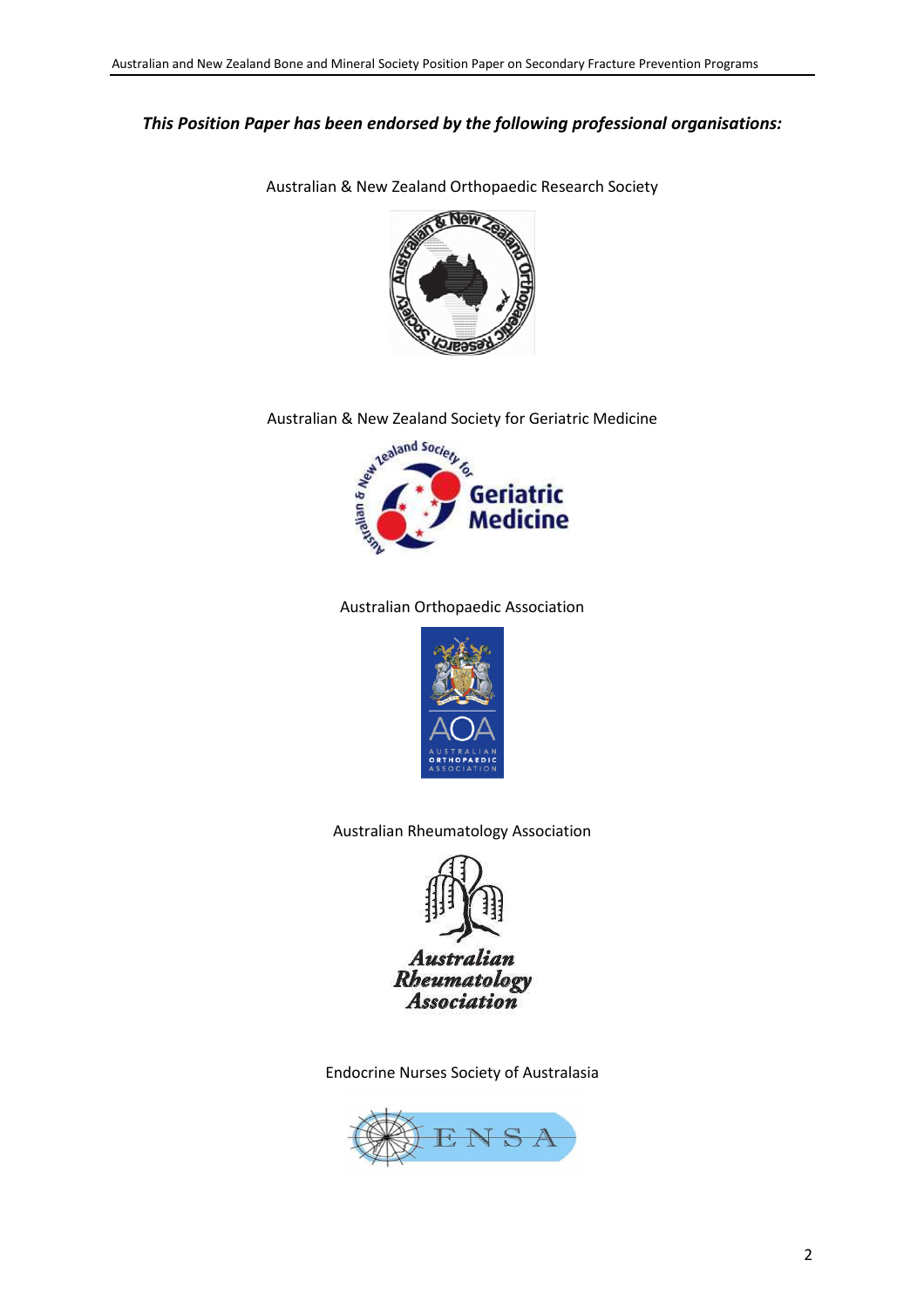Endocrine Society of Australia





New Zealand Rheumatology Association



Royal Australasian College of Physicians



The Royal Australasian College of Physicians

*This Position Paper has been endorsed by the following governmental organisations:* 

Accident Compensation Corporation



Health Quality & Safety Commission New Zealand\*

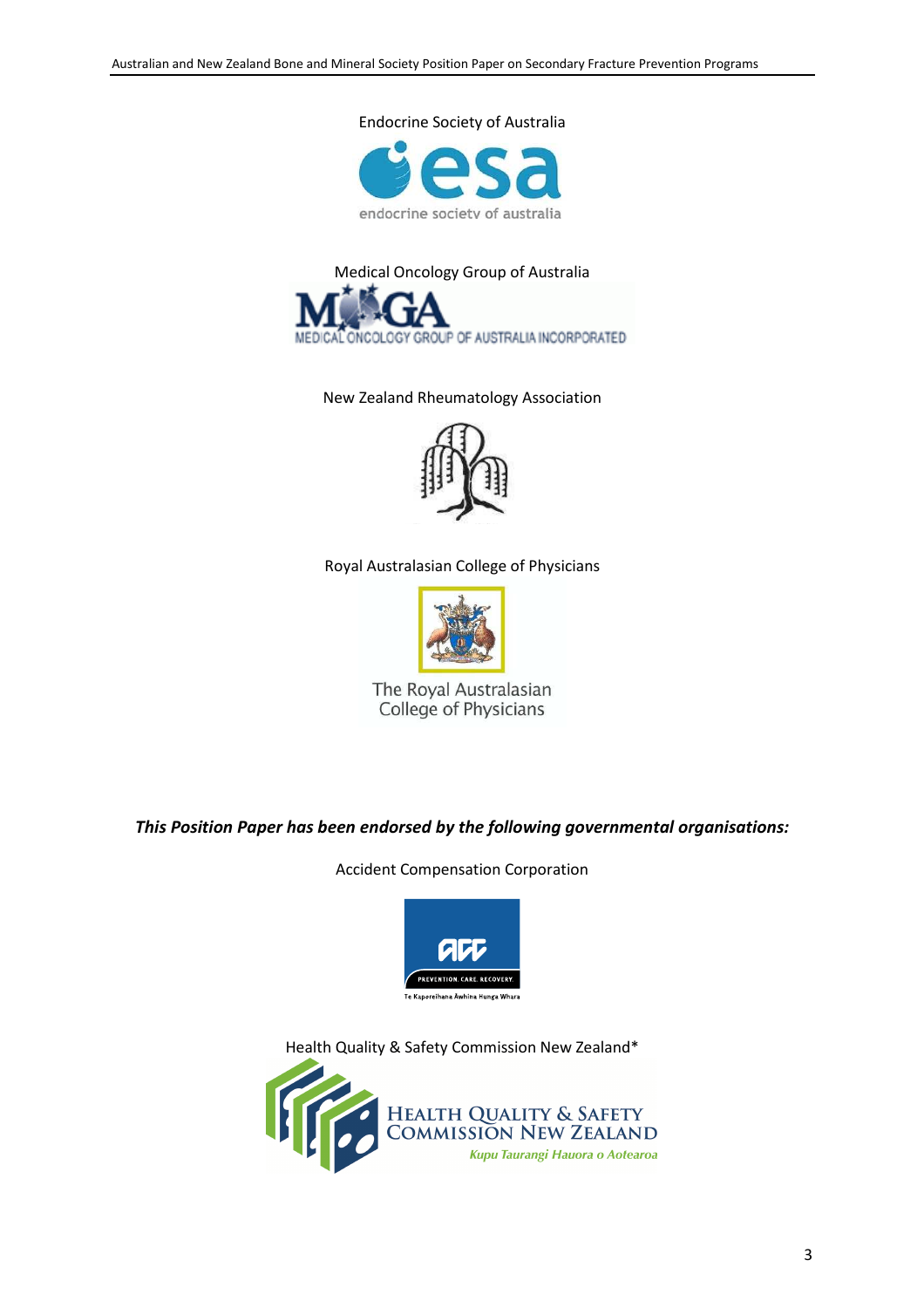### *This Position Paper has been endorsed by the following national osteoporosis societies:*



Osteoporosis New Zealand

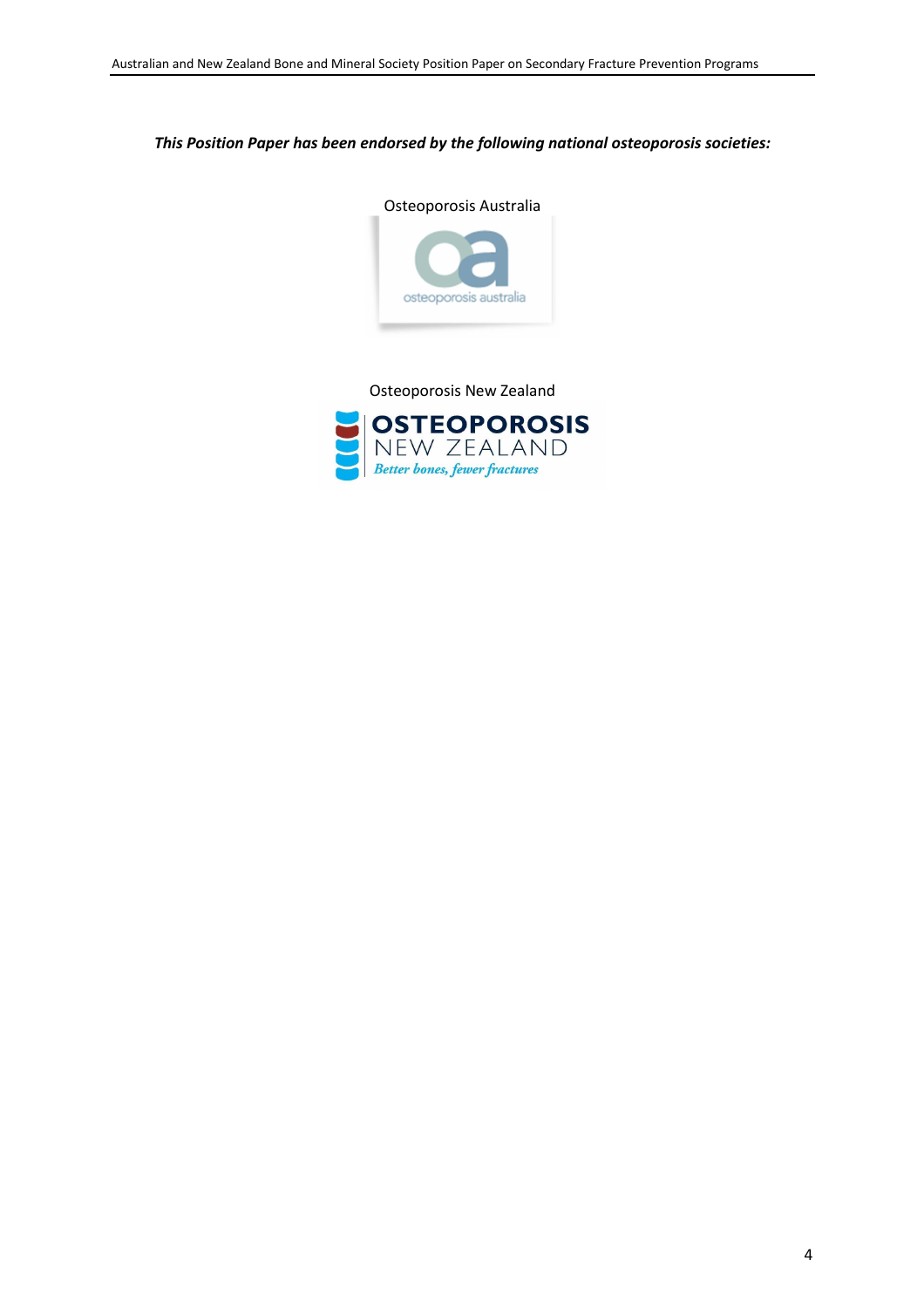# **Summary**

The majority of men and women do not currently receive appropriate preventive care following a fragility fracture. Consequently, a large number of people suffer further debilitating fractures, creating a substantial but avoidable burden for our already strained health care systems. Secondary Fracture Prevention programs (also known as Fracture Liaison Services) address this care gap through the assessment and management of osteoporosis and falls risk. Recent multi-sector efforts internationally, including New Zealand, Europe and North America are driving the nationwide implementation of SFP programs. In Australia, however, less than 20% of hospitals have such programs in place.

This position paper by the Australian and New Zealand Bone and Mineral Society calls for a proactive dialogue between Federal, State and local governments, learned societies, consumer groups and other interested organisations, to develop a process to ensure that Australians and New Zealanders receive the best practice for secondary fracture prevention to optimise bone health and reduce falls risk.

**-----** 

# **Why secondary fracture prevention matters**

Osteoporotic or 'fragility' fractures impose significant morbidity on older people. In 2014, over 24,000 hip fractures occurred in Australia<sup>1</sup>, and nearly 4,000 cases were recorded in New Zealand.<sup>2-4</sup> Although hip fractures are associated with the greatest mortality, morbidity and cost, they represent only a minority of all fractures caused by osteoporosis. Thus, the total number of osteoporotic fractures exceeds 140,000 cases per year in Australia, at a direct annual cost of AU\$1.6 billion.<sup>1</sup> Direct costs for fracture care in New Zealand have been estimated at NZ\$330 million (AU\$356 million). $^{2, 3}$ 

Every fragility fracture increases the risk of future fractures. Half of those who break their hip have presented previously with a minimal trauma (i.e. fragility) fracture.<sup>5-8</sup> The risk of a subsequent hip fracture in these patients is 2-4 times that of their age-matched peers who are fracture-free. $^{9,10}$ 

The risk of future fractures can be reduced by up to 80% if the root causes, i.e. osteoporosis and falls risk are appropriately managed by a Secondary Fracture Prevention (SFP) program (also known as Fracture Liaison Services, FLS).<sup>11-19</sup> The majority of symptomatic fractures occur after a fall, highlighting the importance of evidence-based falls reduction strategies. Therefore, prevention of subsequent fractures should have high priority to both the medical community and the government. Currently, this is clearly not the case. The lack of action to reduce the incidence of further fragility fractures in those who have already suffered a fragility fracture is startling and represents a systemwide challenge for the health care system.

Large scale studies in primary<sup>20</sup> and hospital-based care<sup>21</sup> from Australia and overseas<sup>22</sup> demonstrate a universal care gap in secondary fracture prevention.

- **Primary care:** The Australian 'BoneCare Study' evaluated standard practice of care in more than 88,000 women aged over 60 years from 927 primary care physicians.<sup>20</sup> Less than 28% of women with a fracture history received specific treatment for osteoporosis to prevent further fractures.
- **Hospital-based care:** An audit of 16 Australian hospitals found that only 10% of patients presenting with an incident fragility fracture were investigated for osteoporosis, and only 8% were commenced on treatment consistent with currently approved guidelines.<sup>21</sup>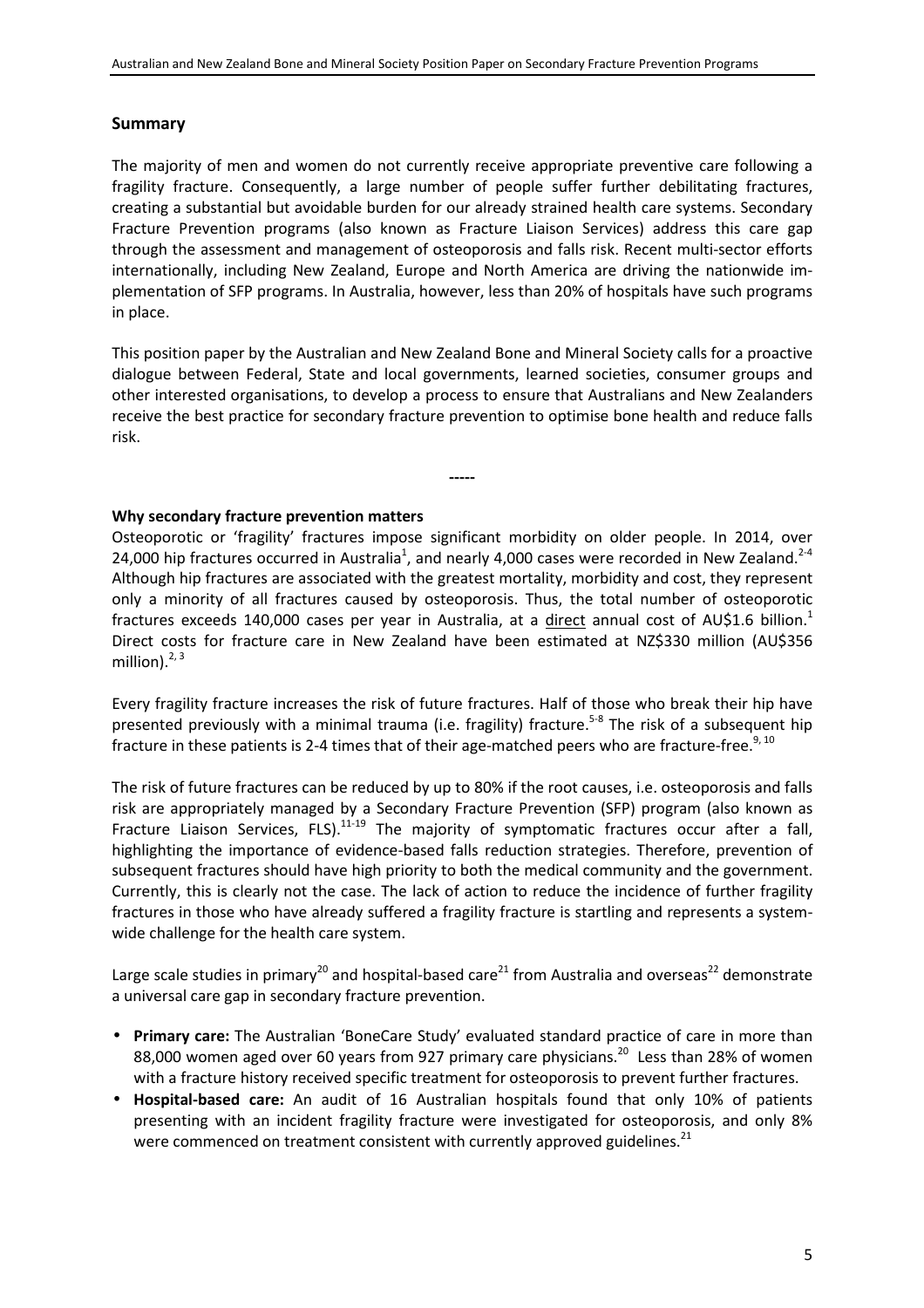Subsequent studies from Australia<sup>23, 24</sup> and New Zealand<sup>25-28</sup> have confirmed a persistent care gap despite concerted efforts to promote osteoporosis awareness among health professionals and the community. This failure is due to the lack of coordination (fragmentation) of medical care between general practice and specialty disciplines, and, in Australia, is further aggravated by the State-Commonwealth funding divide.

# **Aim**

The purpose of this Position Paper is to advocate and motivate a broad and rapid implementation of systematic secondary fracture prevention. This requires a multi-disciplinary effort where all stakeholders play their role in delivering best practice for men and women who sustain a fragility fracture. In Australia, it is critical to promote inter-jurisdictional engagement between the States and Commonwealth of Australia.

# **Secondary Fracture Prevention Programs**

During the last 15 years, effective models have been developed in a growing number of countries to deliver secondary preventive care for patients presenting with fragility fractures.<sup>29</sup> The main purpose of a SFP program can be summarised through three '*i*'s', that is to:

- *Identify* patients with osteoporosis.
- *Investigate* and determine individual fracture risk (including falls risk).
- *Initiate* interventions known to reduce fracture risk.

Different models of SFP programs can be classified according to how many of the '3 *i*'s' they deliver, whereby rates of BMD testing and osteoporosis treatment initiation are used as surrogate endpoints to assess the effectiveness of such programs.<sup>30</sup> Table 1 shows the proportion of fracture patients receiving bone mineral density (BMD) testing and treatment for osteoporosis as a function of the intensity of the SFP program attended. Thus, Type A (3i) and Type B (2i) models out-perform the less intensive Type C (1i) and Type D ('Zero i') programs. Thus, as a minimum, an SFP program must *i*dentify fracture patients, provide them with direct education on osteoporosis and future fracture risk, alert their primary care provider and undertake *i*nvestigations to determine future fracture risk, ideally including BMD testing.

A key aspect of any Type A or Type B model is the presence of a coordinator who oversees all aspects of the SFP program, from the initial patient contact after their fragility fracture, initial osteoporosis and falls risk assessment, to patient follow-up once interventions have been initiated. In most programs, the fracture liaison coordinator plays a pivotal role in identifying patients with a fragility fracture (through collaboration with the staff of orthopaedic and emergency departments) and the use of hospital databases. Once patients are 'captured', most SFP programs perform a full osteoporosis risk factor assessment, including clinical osteoporosis risk factors, falls risk assessment and bone density testing. Components of falls risk management include vision interventions, foot care, home hazards reduction and medication review (particularly of centrally acting medications).

As shown in **Table 1**, Type A and Type B models address the care gap by increasing treatment initiation. They have also been shown to reduce re-fractures<sup>18, 31</sup> in a clinically and economically effective manner.<sup>31-35</sup> In the US, Kaiser Permanente Southern California estimated savings of US\$30.8 million (AU\$36.3 million) in 2006 through hip fracture prevention.<sup>31</sup> The SFP program at Concord Hospital, Sydney, was deemed highly cost-effective with a cost of around AU\$17,000 per Quality Adjusted Life Year (QALY) gained.<sup>33</sup> The International Osteoporosis Foundation (IOF) 'Capture the Fracture<sup>®</sup>' campaign website consolidates details of such programs.<sup>36</sup>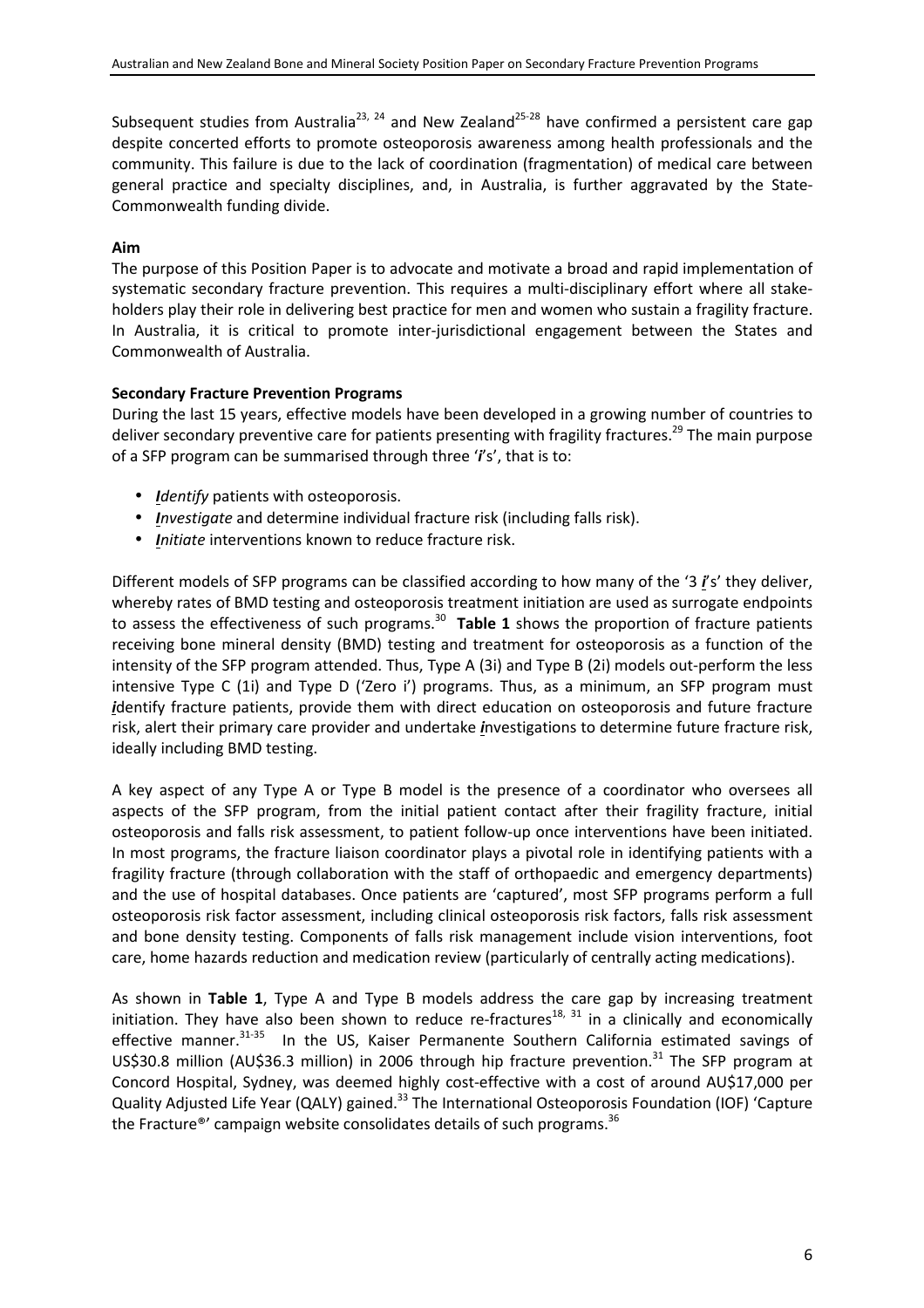| Model                              | <b>Description</b>                                                                                                                                                                     | <b>Proportion receiving</b><br><b>BMD</b> testing | <b>Proportion receiving</b><br>osteoporosis<br>treatment |  |  |
|------------------------------------|----------------------------------------------------------------------------------------------------------------------------------------------------------------------------------------|---------------------------------------------------|----------------------------------------------------------|--|--|
| <b>Status</b><br>Quo               | Manitoba statistics for<br>major osteoporotic<br>fractures (2007/2008)                                                                                                                 | 13%                                               | 8%                                                       |  |  |
| <b>Type D</b><br>(Zero<br>i model) | Only provides osteoporosis<br>education to the fracture<br>patient. Primary care<br>provider (PCP) is not<br>alerted or educated.                                                      | No study on<br><b>BMD</b> testing                 | 8%                                                       |  |  |
| Type C<br>(1 i model)              | 1. Identification<br>The PCP is alerted that a<br>fracture has occurred and<br>further assessment is<br>needed. Leaves the<br>investigation and initiation<br>of treatment to the PCP. | 43%                                               | 23%                                                      |  |  |
| Type B<br>(2 i model)              | 1. Identification<br>2. Investigation<br>Leaves the initiation of<br>treatment for fragility<br>fracture patients to the<br>PCP.                                                       | 60%                                               | 41%                                                      |  |  |
| Type A<br>(3 i<br>model)           | 1. Identification<br>2. Investigation<br>3. Initiation of<br>osteoporosis treatment<br>where appropriate.                                                                              | 79%                                               | 46%                                                      |  |  |

Table 1: Secondary Fracture Prevention (SFP) programs and improvement in patient care<sup>30, 37</sup> (Reproduced with kind permission of Osteoporosis Canada)

Major national efforts to implement SFP programs are ongoing in Canada<sup>37</sup>, the United Kingdom<sup>38</sup>, the United States<sup>39, 40</sup> and other countries.<sup>41, 42</sup> The UK has taken the most pro-active stance through the United States<sup>39, 40</sup> a multi-sector drive to implement SFP programs. Ninety-seven percent of hip fracture patients and 95% of wrist fracture patients were assessed by the Glasgow FLS versus less than 30% for other service configurations.<sup>7</sup> A cost-effectiveness analysis showed that the cost per QALY gained was GBP 5,740 (AU\$10,676).<sup>43</sup> In the United States, the National Bone Health Alliance (NBHA) – a publicprivate partnership on bone health launched in late 2010 – has achieved an unprecedented level of participation and consensus across sectors.<sup>44</sup> The 2014 State of Health Care Quality Report<sup>45</sup> from the National Committee for Quality Assurance (USA) reported the percentage of women 65 – 85 years of age who suffered a fracture and who had either a bone density test or a prescription for a drug to treat osteoporosis in the six months after the fracture. From 2007 to 2010, this measure did not change significantly for Health Management Organisations (from 20.4% in 2007 to 20.7% in 2010). By 2013, three years after launch of the NBHA, the rate had increased to 29.2%, providing evidence at the national level that post-fracture care is improving. In addition, Osteoporosis Canada has launched "*Make the FIRST break the LAST with Fracture Liaison Services"*, which aims to drive implementation of SFP programs across all Canadian provinces by 2015.<sup>37</sup>

#### **Current implementation in New Zealand**

In September 2013, the Australian and New Zealand Hip Fracture Registry Steering Group published findings of a facilities level audit conducted across both countries during  $2012^{46}$ , in the course of work to establish trans-Tasman guidelines for acute hip fracture care<sup>47</sup> and national hip fracture registries. This audit evaluated various elements of service provision pertaining to hip fracture patients, including the presence of a Fracture Liaison Service (**Table 2**). Accordingly, as of December 2012, less than 20% of Australian hospitals - and no hospitals in New Zealand - had an SFP program established. A second facilities level audit published in 2014 reported that 6 new SFP programs had come into operation across both countries by December 2013.<sup>48</sup>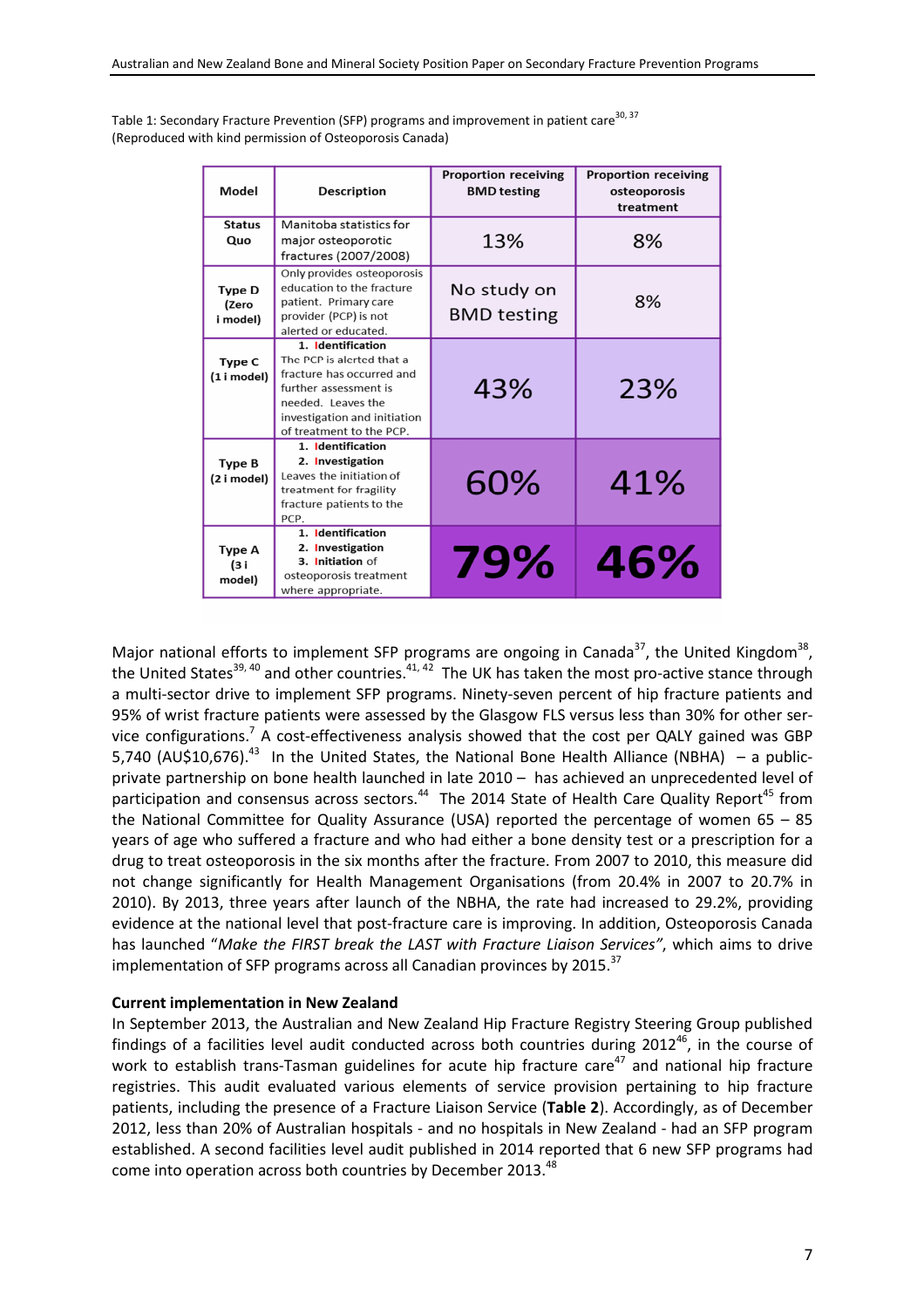Table 2. Australian and New Zealand facilities level audit published in September 2013<sup>46</sup> (Reproduced with kind permission of the Australian and New Zealand Hip Fracture Registry Steering Group)

|                                                            | <b>NSW</b>                | <b>VIC</b>              | <b>NT</b>            | Qld                        | <b>ACT</b>       | <b>WA</b>                 | <b>TAS</b>      | <b>SA</b>                | <b>NZ</b>                 | <b>Overall Total</b> |
|------------------------------------------------------------|---------------------------|-------------------------|----------------------|----------------------------|------------------|---------------------------|-----------------|--------------------------|---------------------------|----------------------|
| Number of hospitals<br>performing hip<br>fracture surgery. | 37                        | 24                      | $\overline{2}$       | 13                         | $\mathbf{1}$     | 6                         | 3               | 8                        | 22                        | 116                  |
| Hospitals with<br>dedicated orthopaedic<br>bed available   | 68%<br>(range<br>$14-45)$ | 75%<br>(range<br>$5-44$ | 50%<br>(32)<br>beds) | 85%<br>(range<br>$18-48$ ) | 100%<br>(34beds) | 83%<br>(range<br>$16-45)$ | 33%<br>(18beds) | 50%<br>(range<br>$15-60$ | 82%<br>(range<br>$10-90)$ | 83/116 (72%)         |
| Hospitals with<br>Geriatricservice<br>available            | 62%                       | 46%                     | 50%                  | 54%                        | 100%             | 67%                       | 33%             | 38%                      | 55%                       | 63/116 (54%)         |
| Hospitals which have a<br>fracture liaison service         | 22%                       | 17%                     | 0%                   | 15%                        | 0%               | 17%                       | 0%              | 25%                      | 0%                        | 17/116 (15%)         |
| Collect local hip<br>fracture data.                        | 38%                       | 67%                     | 50%                  | 69%                        | 100%             | 83%                       | 0%              | 38%                      | 64%                       | 63/116 (54%)         |
| Barriers to proposed<br>hip fracture service<br>redesign   | 59%                       | 58%                     | 50%                  | 62%                        | 100%             | 50%                       | 67%             | 75%                      | 64%                       | 72/116 (62%)         |

Since the facilities level audits were conducted, progress has been made in New Zealand. Osteoporosis New Zealand (ONZ) worked collaboratively with the Ministry of Health and the Health Quality and Safety Commission New Zealand (HQSC) to catalyse this change. In December 2012, ONZ published *BoneCare 2020* which highlighted the missed opportunity resulting from an absence of SFP programs across New Zealand.<sup>4</sup> The core elements of *BoneCare 2020* are illustrated in Figure 1, which includes universal access to SFP programs (Fracture Liaison Services). In 2013, HQSC featured the strategy in their national *Reducing harm from falls initiative.*<sup>49</sup>

Figure 1: BoneCare 2020: A systematic approach to hip fracture care and prevention for New Zealand<sup>4</sup> (Reproduced with kind permission of Osteoporosis New Zealand)



New Zealand's 20 District Health Boards (DHBs) undergo a District Annual Planning process with the Ministry of Health every year which determines local and national priorities. For the health service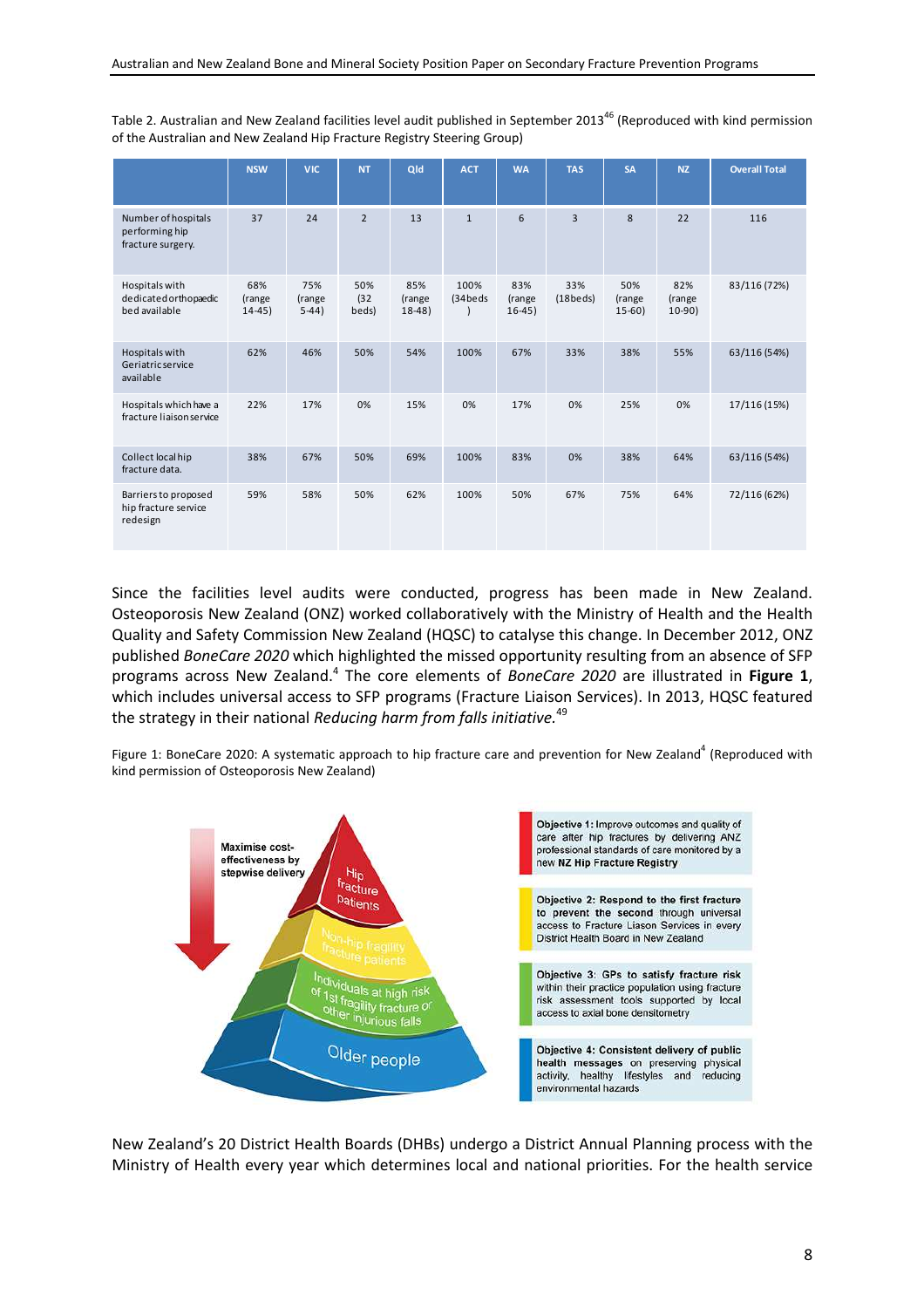year July 2013 – June 2014, implementation of a Fracture Liaison Service (FLS) was a requirement for all DHBs<sup>50</sup>, which has been continued in health service year July 2014 – June 2015.<sup>51</sup> The first SFP program in New Zealand was established in December 2013 by Waitemata DHB which serves the population of North and West Auckland.<sup>52</sup> At the time of writing, a further 5 SFP programs have been established serving over half of New Zealand's population, and progress in all other DHBs is ongoing. $51, 53$ 

### **SFP Programs in Australia**

In Australia, osteoporosis has been a National Health Priority Area since 2002.<sup>54</sup> However, to date, all hospital-based SFP programs were developed by individuals 'championing' the cause of patients after a minimal trauma fracture. The New South Wales (NSW) government is currently attempting to integrate and standardise post-fracture care through the Agency for Clinical Innovation (ACI). There is also an ongoing initiative by the ACI and ANZBMS to develop secondary fracture prevention programs in the primary care setting. The governments of South Australia<sup>55</sup> and Western Australia<sup>56</sup> have also published strategy documents which call for implementation of SFP programs. The Australian Commission on Quality and Safety in Health Care (http://www.safetyandquality.gov.au/) is developing standards for hip fracture care. Consistent with previous standards published by the Commission, there will be a number of agreed standards and a set of quality indicators to help evaluate practice. It is anticipated that auditing of these indicators will be possible through the ANZ Hip Fracture Registry.

There are a number of clinician-initiated SFP programs in Australia<sup>18, 19, 35, 57-63</sup> (mostly 'Type A' models). Since Medicare Australia is a comprehensive tax-funded health care system and subsidises all aspects of care, even comprehensive SFP programs result in no or minimal expense to the patient. Although not yet implemented nationally, these programs already demonstrate benefits in the Australian setting over up to 7 years of follow-up.<sup>18, 64</sup> The rate of BMD testing in those attending the SFP programs ranged from 83% to 100%, which contrasts the 10% uptake rate of BMD testing in an information-based intervention ('Type D').<sup>59</sup> Lih and colleagues reported treatment rates of 79% in the intervention group compared to 31% in the control group consisting of those who did not attend the program.<sup>18</sup> Vaile and colleagues reported treatment rates of 51% in the intervention group compared to 11% in a historical control group.<sup>35</sup> The clinical effectiveness of the Type A model is demonstrated by a reduction in re-fracture rates which ranges between 69%<sup>19</sup> and 80%.<sup>18, 64</sup> Moreover, a formal cost-effectiveness analysis of a SFP program at a tertiary referral centre in Sydney revealed that the service was cost-effective within the Australian context.<sup>33</sup>

### **Next steps for implementation of Secondary Fracture Prevention in Australia and New Zealand**

A broad consensus exists on the need for the implementation of SFP programs to provide effective care to patients who present with a fragility fracture. We propose the following as the next steps to make secondary fracture prevention a reality for all older Australians and New Zealanders:

### **In Australia:**

− Initiate interdisciplinary and inter-jurisdictional engagement and collaboration to promote the implementation of effective SFP programs across the nation. A 'Secondary Fracture Prevention Summit', called by ANZBMS in conjunction with other interested parties, will draw together all stakeholders, including representatives from leading health professional and patient organisations as well as State and Federal health ministries. This Summit should be held in 2015 and follow the example of a similar meeting in the United States in 2008<sup>65</sup> which led to formation of the U.S. National Bone Health Alliance.<sup>44</sup>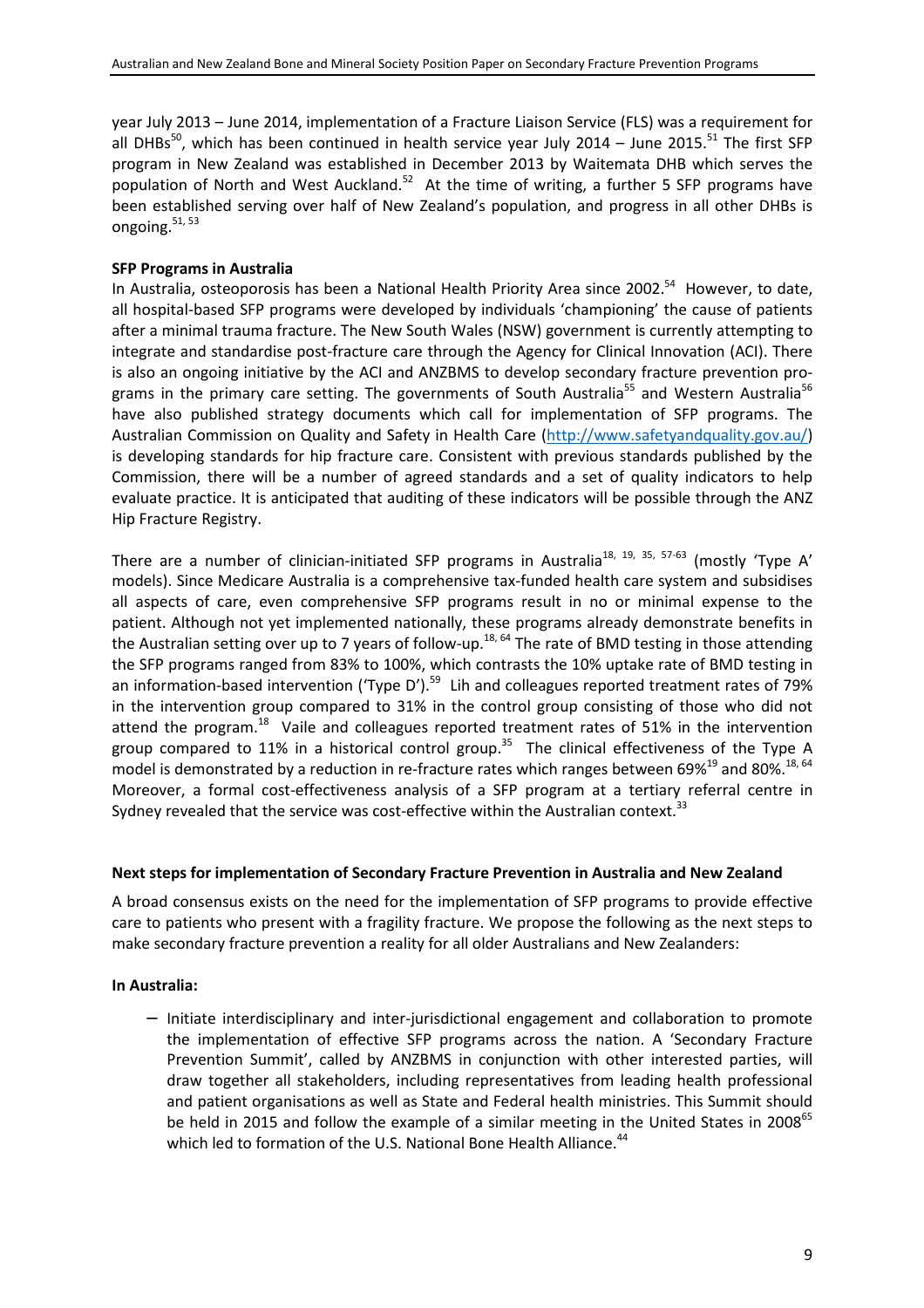- − The Summit would lead to a specific costed-action plan which identifies funding mechanisms endorsed by both State and Federal governments to implement SFP programs in healthcare localities in Australia.
- − The Summit would also initiate establishment of an Australian National Fracture Prevention Alliance to monitor and evaluate nationwide implementation of SFP programs during the period 2015-2020. Reports will be published on an annual basis against pre-agreed timelines for specific levels of implementation.

# **In New Zealand:**

- − Ongoing implementation of SFP programs in accordance with the DHB District Annual Planning process requirements for  $2014-15^{51}$  will be monitored by the Ministry of Health.
- − Osteoporosis New Zealand will collaborate with the Ministry of Health to undertake a review of progress towards the national objective of universal access to SFP programs by June 2015. All leading health professional organisations will contribute to this review process.
- − Ongoing monitoring of the performance of SFP programs in New Zealand should feature in the 2015-16 District Annual Planning process.

# **Conclusion**

The majority of older Australians<sup>20, 21, 23, 24</sup> and New Zealanders<sup>25-28</sup> who suffer from osteoporosis, and as a consequence sustain fragility fractures, do not receive the care required to prevent such fractures. Recent collaborative initiatives in New Zealand should lead to universal access to secondary fracture prevention programs within the next year. A similar, government-supported approach is needed in Australia as most patients at high risk of suffering debilitating and costly fragility fractures do not receive appropriate management of their disease. This system-wide failure has led to an unacceptable care gap for some of the most vulnerable members of our society, the old and elderly.

The Australian and New Zealand Bone and Mineral Society calls on the Australian Commonwealth and State governments to join the leading health professional and patient organisations to agree to a process which will make secondary fracture prevention available for all older Australians.

### **References**

- **1.** Watts JJ, Abimanyi-Ochom J, Sanders KM. *Osteoporosis costing all Australians A new burden of disease analysis – 2012 to 2022.* Glebe, NSW: Osteoporosis Australia; 2013.
- **2.** Brown P, McNeill R, Radwan E, Willingale J. *The Burden of Osteoporosis in New Zealand: 2007-2020.* Auckland: School of Population, Health University of Auckland; 2007.
- **3.** Brown P, McNeill R, Leung W, Radwan E, Willingale J. Current and future economic burden of osteoporosis in New Zealand. *Appl Health Econ Health Policy.* Mar 1 2011;9(2):111-123.
- **4.** Osteoporosis New Zealand. *Bone Care 2020: A systematic approach to hip fracture care and prevention for New Zealand.* Wellington 2012.
- **5.** Gallagher JC, Melton LJ, Riggs BL, Bergstrath E. Epidemiology of fractures of the proximal femur in Rochester, Minnesota. *Clin Orthop Relat Res.* Jul-Aug 1980(150):163-171.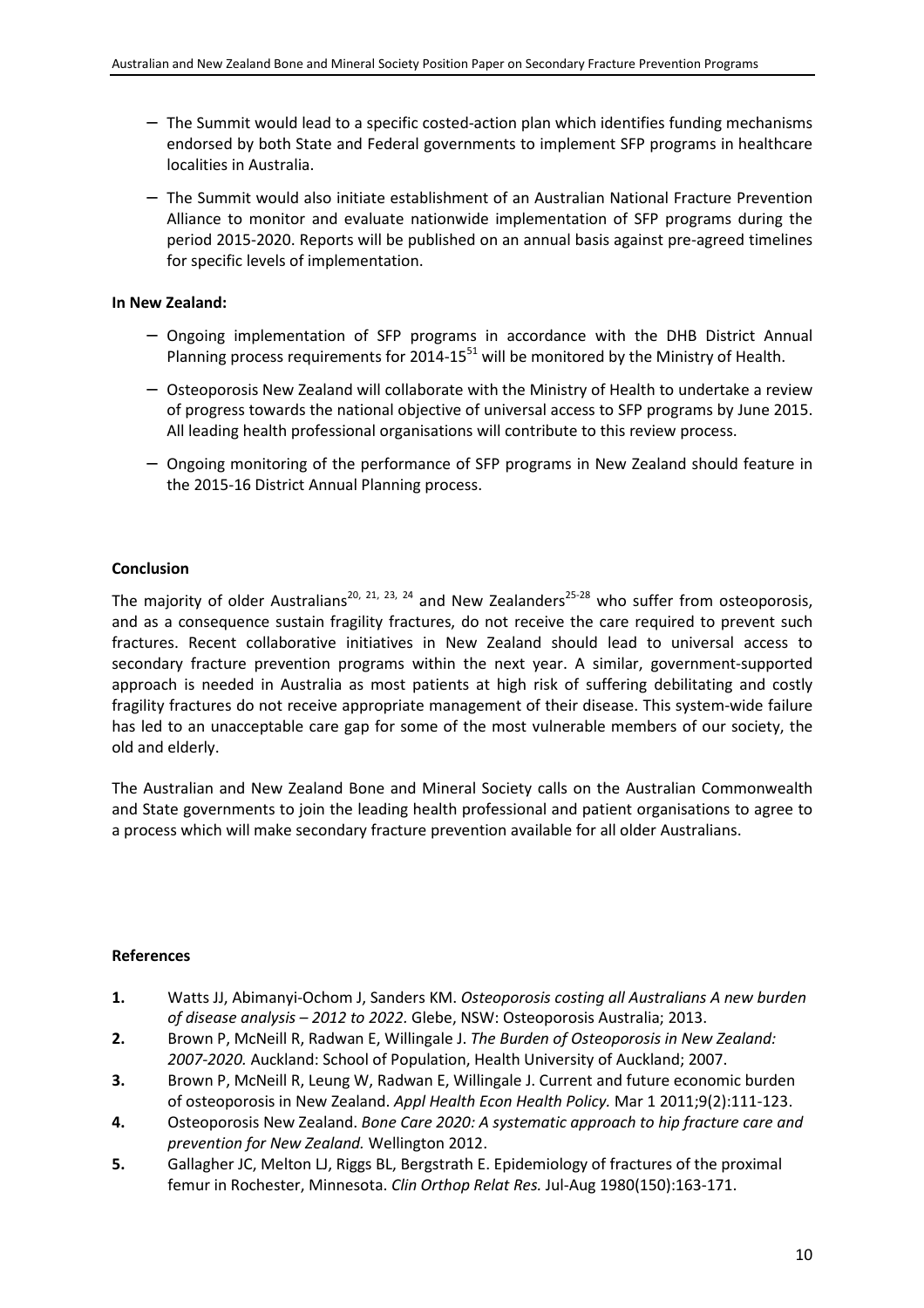- **6.** Port L, Center J, Briffa NK, Nguyen T, Cumming R, Eisman J. Osteoporotic fracture: missed opportunity for intervention. *Osteoporos Int.* Sep 2003;14(9):780-784.
- **7.** McLellan A, Reid D, Forbes K, et al. *Effectiveness of Strategies for the Secondary Prevention of Osteoporotic Fractures in Scotland (CEPS 99/03)*: NHS Quality Improvement Scotland; 2004.
- **8.** Edwards BJ, Bunta AD, Simonelli C, Bolander M, Fitzpatrick LA. Prior fractures are common in patients with subsequent hip fractures. *Clin Orthop Relat Res.* Aug 2007;461:226-230.
- **9.** Chapurlat RD, Bauer DC, Nevitt M, Stone K, Cummings SR. Incidence and risk factors for a second hip fracture in elderly women. The Study of Osteoporotic Fractures. *Osteoporos Int.*  Apr 2003;14(2):130-136.
- **10.** Johnell O, Kanis JA, Oden A, et al. Fracture risk following an osteoporotic fracture. *Osteoporos Int.* Mar 2004;15(3):175-179.
- **11.** Harris ST, Watts NB, Genant HK, et al. Effects of risedronate treatment on vertebral and nonvertebral fractures in women with postmenopausal osteoporosis: a randomized controlled trial. Vertebral Efficacy With Risedronate Therapy (VERT) Study Group. *JAMA.* Oct 13 1999;282(14):1344-1352.
- **12.** Black DM, Thompson DE, Bauer DC, et al. Fracture risk reduction with alendronate in women with osteoporosis: the Fracture Intervention Trial. FIT Research Group. *J Clin Endocrinol Metab.* Nov 2000;85(11):4118-4124.
- **13.** Harrington JT, Ste-Marie LG, Brandi ML, et al. Risedronate rapidly reduces the risk for nonvertebral fractures in women with postmenopausal osteoporosis. *Calcif Tissue Int.* Feb 2004;74(2):129-135.
- **14.** Cranney A, Papaioannou A, Zytaruk N, et al. Parathyroid hormone for the treatment of osteoporosis: a systematic review. *CMAJ.* Jul 4 2006;175(1):52-59.
- **15.** Black DM, Delmas PD, Eastell R, et al. Once-yearly zoledronic acid for treatment of postmenopausal osteoporosis. *N Engl J Med.* May 3 2007;356(18):1809-1822.
- **16.** Cummings SR, San Martin J, McClung MR, et al. Denosumab for prevention of fractures in postmenopausal women with osteoporosis. *N Engl J Med.* Aug 20 2009;361(8):756-765.
- **17.** Papapoulos S, Chapurlat R, Libanati C, et al. Five years of denosumab exposure in women with postmenopausal osteoporosis: results from the first two years of the FREEDOM extension. *J Bone Miner Res.* Mar 2012;27(3):694-701.
- **18.** Lih A, Nandapalan H, Kim M, et al. Targeted intervention reduces refracture rates in patients with incident non-vertebral osteoporotic fractures: a 4-year prospective controlled study. *Osteoporos Int.* Mar 2011;22(3):849-858.
- **19.** Van der Kallen J, Giles M, Cooper K, et al. A fracture prevention service reduces further fractures two years after incident minimal trauma fracture. *Int J Rheum Dis.* Feb 2014;17(2):195-203.
- **20.** Eisman J, Clapham S, Kehoe L, Australian BoneCare S. Osteoporosis prevalence and levels of treatment in primary care: the Australian BoneCare Study. *J Bone Miner Res.* Dec 2004;19(12):1969-1975.
- **21.** Teede HJ, Jayasuriya IA, Gilfillan CP. Fracture prevention strategies in patients presenting to Australian hospitals with minimal-trauma fractures: a major treatment gap. *Intern Med J.*  Oct 2007;37(10):674-679.
- **22.** Akesson K, Mitchell PJ. *Capture the Fracture: A global campaign to break the fragility fracture cycle.* Nyon,: International Osteoporosis Foundation; 2012.
- **23.** Chen JS, Hogan C, Lyubomirsky G, Sambrook PN. Management of osteoporosis in primary care in Australia. *Osteoporos Int.* Mar 2009;20(3):491-496.
- **24.** Hollingworth SA, Gunanti I, Nissen LM, Duncan EL. Secondary prevention of osteoporosis in Australia: analysis of government-dispensed prescription data. *Drugs Aging.* Mar 1 2010;27(3):255-264.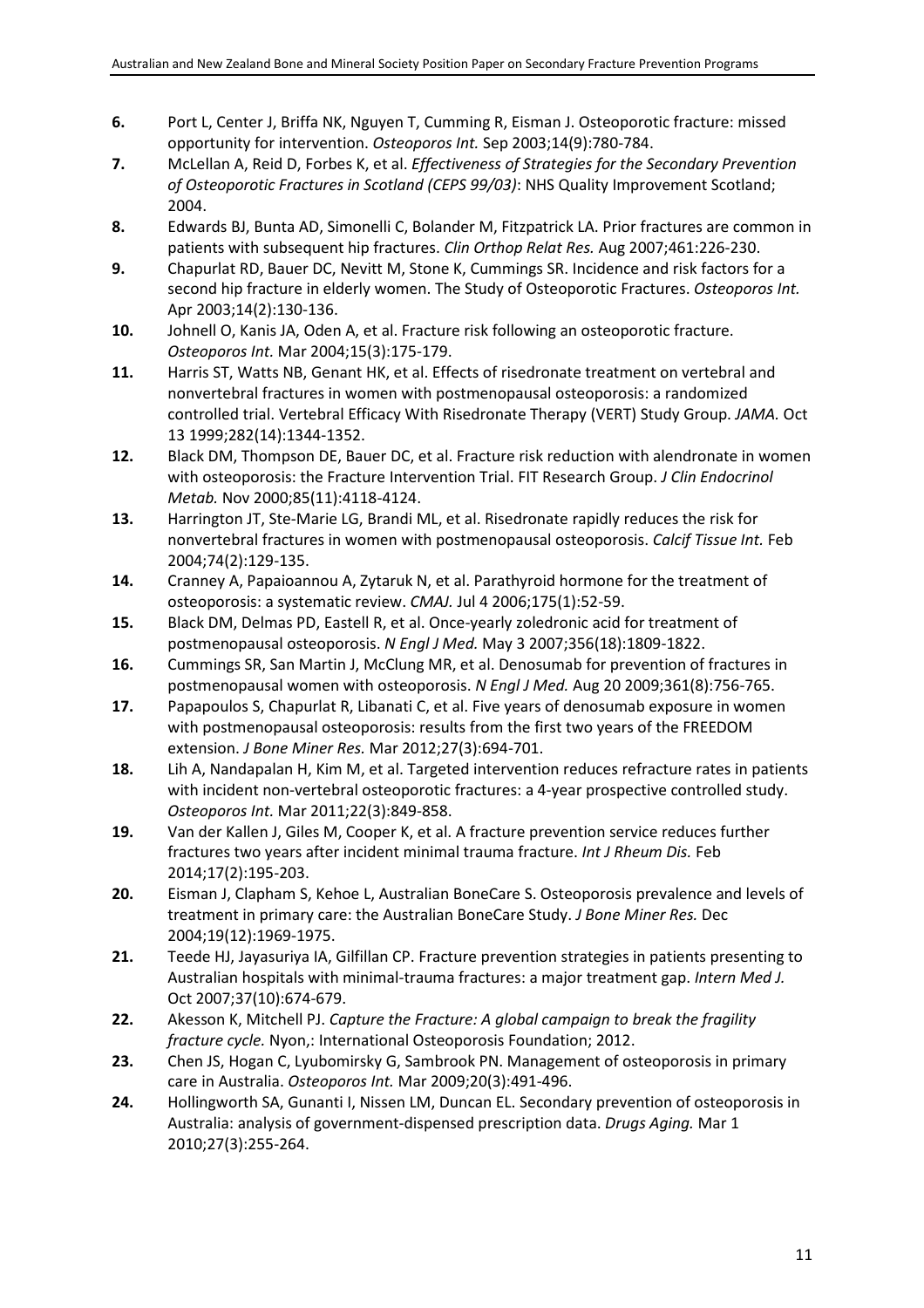- **25.** Stracey-Clitherow H, Bossley C. Osteoporosis intervention by New Zealand orthopaedic units: A multi-centre audit. *J Bone Joint Surg Br.* 2009;91-B(SUPP II):342.
- **26.** Stracey-Clitherow HD, Bossley CJ. *Osteoporosis Intervention by New Zealand Orthopaedic Departments in Patients with Fragility Fractures: A multi-centre audit.* Wellington 2009.
- **27.** Bloomfield K, Singh J. Secondary prevention of vertebral fractures in a large New Zealand District Health Board. *N Z Med J.* Nov 4 2011;124(1345):26-33.
- **28.** Health Quality and Safety Commission. Atlas of healthcare variation: Falls. http://www.hqsc.govt.nz/our-programmes/health-quality-evaluation/projects/atlas-ofhealthcare-variation/falls/. Accessed 2 April 2015.
- **29.** Mitchell PJ. Best practices in secondary fracture prevention: fracture liaison services. *Curr Osteoporos Rep.* Mar 2013;11(1):52-60.
- **30.** Ganda K, Puech M, Chen JS, et al. Models of care for the secondary prevention of osteoporotic fractures: a systematic review and meta-analysis. *Osteoporos Int.* Feb 2013;24(2):393-406.
- **31.** Dell R, Greene D, Schelkun SR, Williams K. Osteoporosis disease management: the role of the orthopaedic surgeon. *J Bone Joint Surg Am.* Nov 2008;90 Suppl 4:188-194.
- **32.** Sander B, Elliot-Gibson V, Beaton DE, Bogoch ER, Maetzel A. A coordinator program in postfracture osteoporosis management improves outcomes and saves costs. *J Bone Joint Surg Am.* Jun 2008;90(6):1197-1205.
- **33.** Cooper MS, Palmer AJ, Seibel MJ. Cost-effectiveness of the Concord Minimal Trauma Fracture Liaison service, a prospective, controlled fracture prevention study. *Osteoporos Int.*  Jan 2012;23(1):97-107.
- **34.** Marsh D, Akesson K, Beaton DE, et al. Coordinator-based systems for secondary prevention in fragility fracture patients. *Osteoporos Int.* Jul 2011;22(7):2051-2065.
- **35.** Vaile J, Sullivan L, Bennett C, Bleasel J. First Fracture Project: addressing the osteoporosis care gap. *Intern Med J.* Oct 2007;37(10):717-720.
- **36.** International Osteoporosis Foundation. Capture the Fracture: Break the worldwide fragility fracture cycle. http://www.capturethefracture.org/. Accessed 18 August 2014.
- **37.** Osteoporosis Canada. *Make the FIRST break the LAST with Fracture Liaison Services* 2013.
- **38.** National Osteoporosis Society. The Falls and Fractures Alliance. http://www.nos.org.uk/page.aspx?pid=1247. Accessed 18 August 2014.
- **39.** National Bone Health Alliance. Fracture Prevention CENTRAL. http://www.nbha.org/fpc. Accessed 18 August 2014.
- **40.** Tosi LL, Gliklich R, Kannan K, Koval KJ. The American Orthopaedic Association's "own the bone" initiative to prevent secondary fractures. *J Bone Joint Surg Am.* Jan 2008;90(1):163- 173.
- **41.** González MA, Bouzón CA, Abella CC, et al. *Libro Azul de la Fractura Osteoporótica en España*: Sociedad Española de Fracturas Osteoporóticas (SEFRAOS); 2012.
- **42.** Chandran M, Tan MZ, Cheen M, Tan SB, Leong M, Lau TC. Secondary prevention of osteoporotic fractures--an "OPTIMAL" model of care from Singapore. *Osteoporos Int.* Nov 2013;24(11):2809-2817.
- **43.** McLellan AR, Wolowacz SE, Zimovetz EA, et al. Fracture liaison services for the evaluation and management of patients with osteoporotic fracture: a cost-effectiveness evaluation based on data collected over 8 years of service provision. *Osteoporos Int.* Jul 2011;22(7):2083-2098.
- **44.** Lee DB, Lowden MR, Patmintra V, Stevenson K. National Bone Health Alliance: an innovative public-private partnership improving America's bone health. *Curr Osteoporos Rep.* Dec 2013;11(4):348-353.
- **45.** National Committee for Quality Assurance. *The State of Health Care Quality 2014.* Washington DC 2014.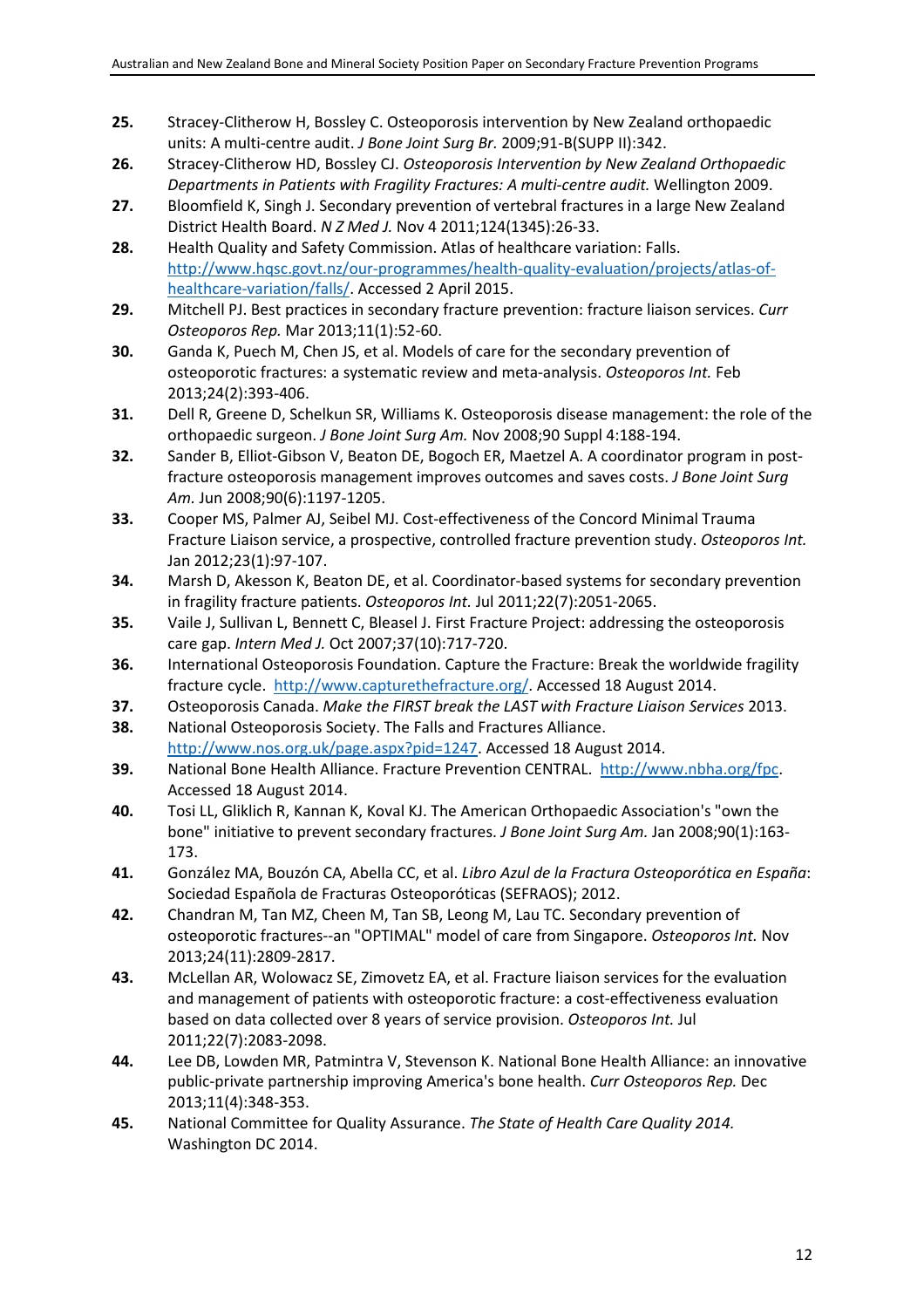- **46.** Australian and New Zealand Hip Fracture Registry. *Facility level audit of hospitals in Australia and New Zealand performing surgery for hip fracture 2013.* Sydney 2013.
- **47.** Australian and New Zealand Hip Fracture Registry (ANZHFR) Steering Group. *Australian and New Zealand Guideline for Hip Fracture Care: Improving Outcomes in Hip Fracture Management of Adults.* Sydney: Australian and New Zealand Hip Fracture Registry Steering Group; 2014.
- **48.** Australian and New Zealand Hip Fracture Registry. *Australian and New Zealand Facility Level Audit of Hospitals Performing Surgery for Hip Fracture 2014.* Sydney 2014.
- **49.** Health Quality and Safety Commission. Topic 6: Why hip fracture prevention and care matters. http://www.hqsc.govt.nz/our-programmes/reducing-harm-from-falls/10 topics/topic-6/. Accessed 18 August 2014.
- **50.** Ministry of Health. 2013/14 Toolkit Annual Plan with statement of intent. Wellington.; 2012.
- **51.** Ministry of Health. Annual Plan Guidance: Working draft 2014/15 Toolkit Annual Plan with statement of intent. Wellington.; 2013.
- **52.** Waitemata District Health Board. Board Meeting Agenda; 2013.
- **53.** Mitchell PJ, Cornish J, Milsom S, et al. BoneCare 2020: A systematic approach to hip fracture care and prevention for New Zealand. *3rd Fragility Fracture Network Congress 2014*. Madrid, Spain.; 2014.
- **54.** Australian Government: Australian Institute of Health and Welfare. Health Priority Areas. http://www.aihw.gov.au/national-health-priority-areas/. Accessed 18 August 2014.
- **55.** Statewide Orthopaedic Clinical Network and Rehabilitation Clinical Network. Models of Care for Orthopaedic Rehabilitation - Fragility Fractures General Orthopaedic Trauma and Arthroplasty. In: Government of South Australia, SA Health, eds. Adelaide; 2011.
- **56.** Government of Western Australia. Osteoporosis Model of Care. In: Department of Health Musculoskeletal Diabetes & Endocrine Falls Prevention and Aged Care Health Networks (WA), ed. Perth; 2011.
- **57.** Jones G, Warr S, Francis E, Greenaway T. The effect of a fracture protocol on hospital prescriptions after minimal trauma fractured neck of the femur: a retrospective audit. *Osteoporos Int.* Oct 2005;16(10):1277-1280.
- **58.** Vaile JH, Sullivan L, Connor D, Bleasel JF. A Year of Fractures: a snapshot analysis of the logistics, problems and outcomes of a hospital-based fracture liaison service. *Osteoporos Int.*  Oct 2013;24(10):2619-2625.
- **59.** Kuo I, Ong C, Simmons L, Bliuc D, Eisman J, Center J. Successful direct intervention for osteoporosis in patients with minimal trauma fractures. *Osteoporos Int.* Dec 2007;18(12):1633-1639.
- **60.** Giles M, Van Der Kallen J, Parker V, et al. A team approach: implementing a model of care for preventing osteoporosis related fractures. *Osteoporos Int.* Aug 2011;22(8):2321-2328.
- **61.** Bliuc D, Eisman JA, Center JR. A randomized study of two different information-based interventions on the management of osteoporosis in minimal and moderate trauma fractures. *Osteoporos Int.* 2006;17(9):1309-1317.
- **62.** Inderjeeth CA, Glennon DA, Poland KE, et al. A multimodal intervention to improve fragility fracture management in patients presenting to emergency departments. *Med J Aust.* Aug 2 2010;193(3):149-153.
- **63.** Diamond T, Lindenberg M. Osteoporosis detection in the community. Are patients adequately managed? *Aust Fam Physician.* Aug 2002;31(8):751-752.
- **64.** Ganda K, Schaffer A, Seibel MJ. Predictors of re-fracture amongst patients managed within a secondary fracture prevention program: a 7-year prospective study. *Osteoporos Int.* Feb 2015;26(2):543-551.
- **65.** National Coalition for Osteoporosis and Other Bone Diseases. *National Action Plan on Bone Health: recommednation from the Summit for a National Plan on Bone Health 2008* 2008.